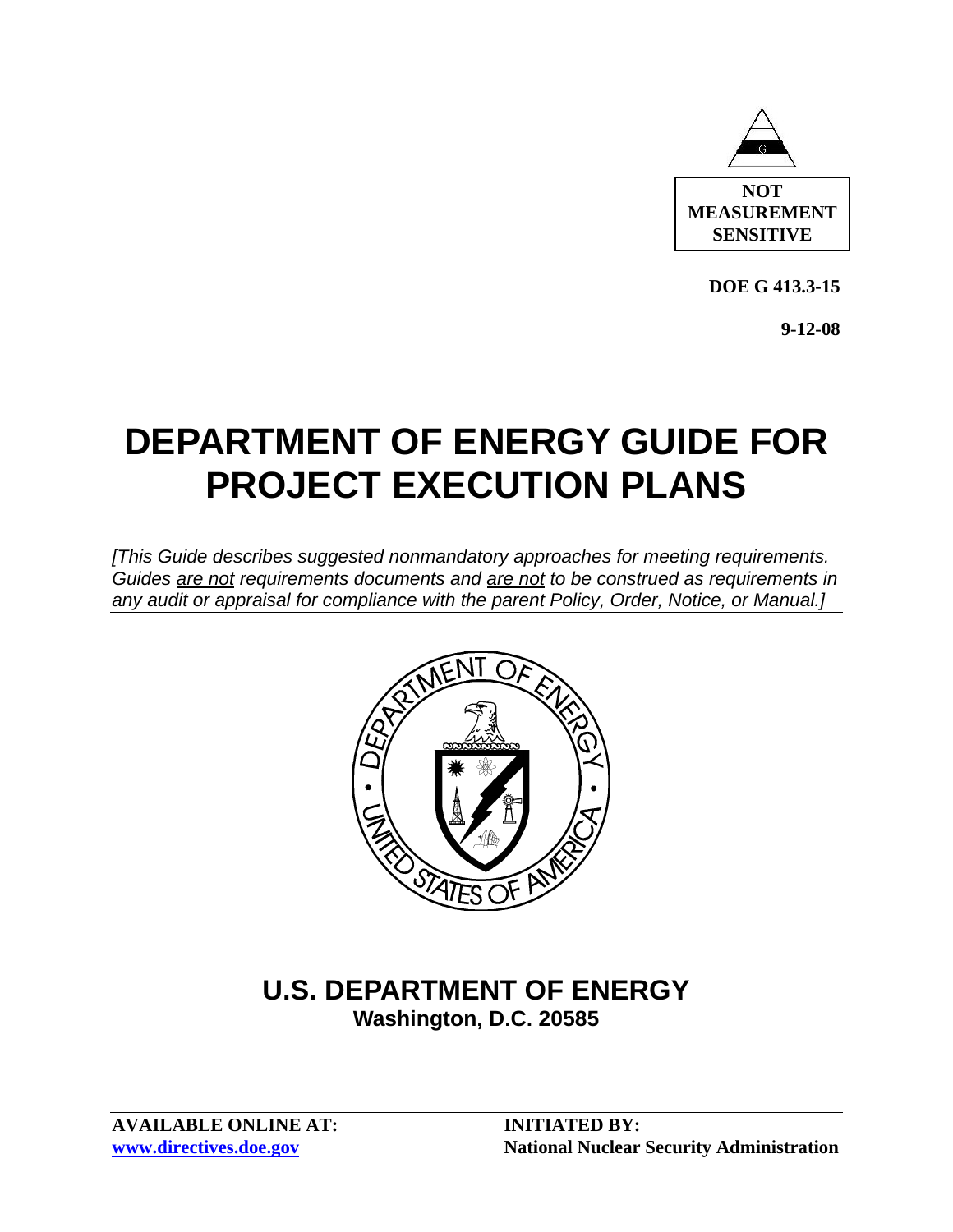DOE G 413.3-15 i (and ii) 9-12-08

#### **FOREWORD**

This Department of Energy Guide is for use by all DOE elements and provides approaches for implementing project execution plan (PEP) requirements of DOE O 413.3A, *Program and Project Management for the Acquisition of Capital Assets*, dated 7-28-06. Guides, which are part of the DOE Directives System, provide nonmandatory suggested approaches for meeting requirements and are not to be construed as requirements in any audit or appraisal for compliance with the parent Policy, Order, Notice, or Manual.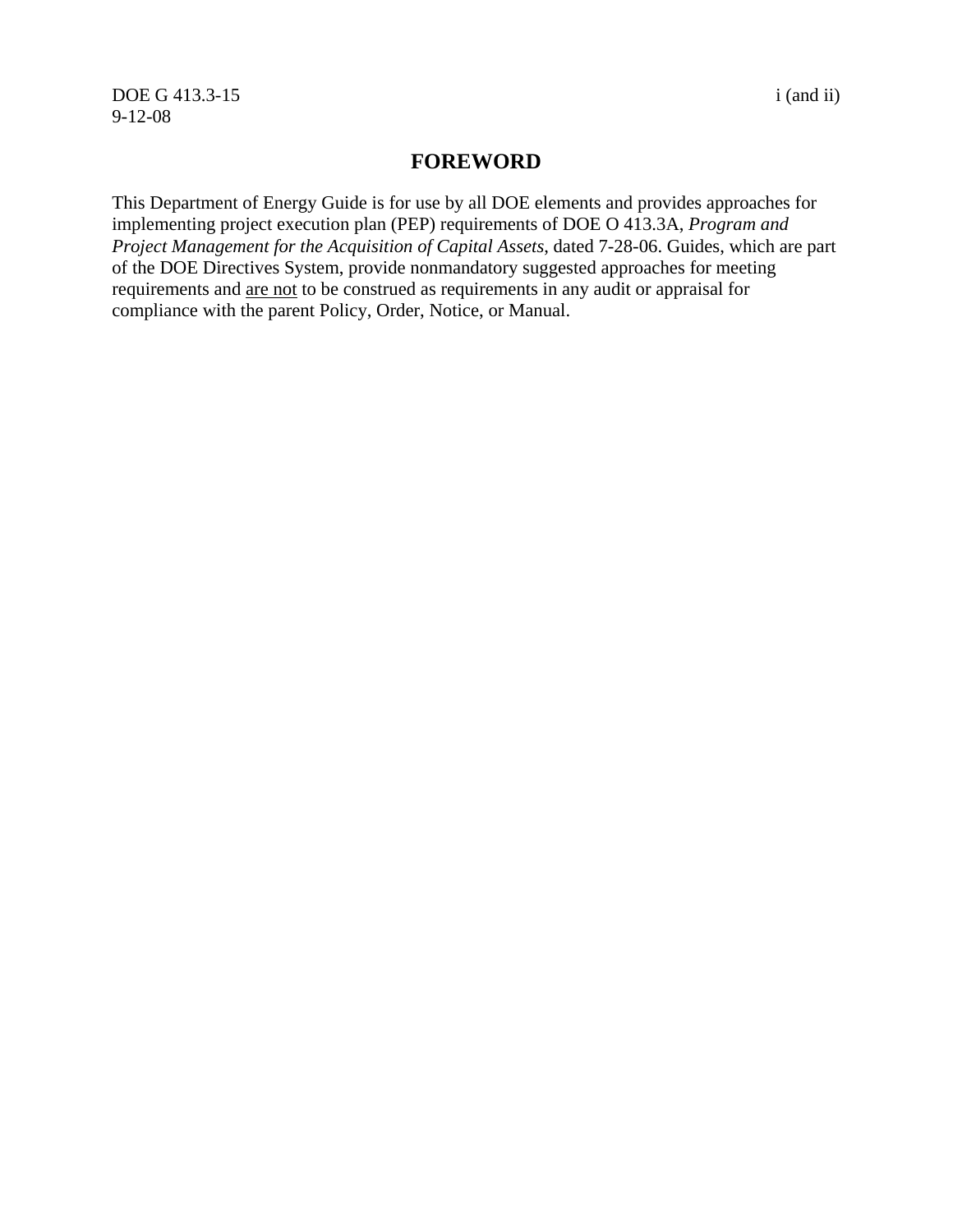#### **TABLE OF CONTENTS**

| 1.0 |      |                                                                |  |
|-----|------|----------------------------------------------------------------|--|
|     | 1.1. |                                                                |  |
|     | 1.2. |                                                                |  |
| 2.0 |      |                                                                |  |
|     | 2.1. |                                                                |  |
|     |      |                                                                |  |
|     |      |                                                                |  |
|     |      |                                                                |  |
|     |      |                                                                |  |
|     |      |                                                                |  |
|     | 2.2. |                                                                |  |
|     |      |                                                                |  |
|     |      |                                                                |  |
|     | 2.3. |                                                                |  |
|     | 2.4. |                                                                |  |
|     |      |                                                                |  |
|     |      |                                                                |  |
|     |      |                                                                |  |
|     |      |                                                                |  |
|     |      |                                                                |  |
|     |      |                                                                |  |
|     | 2.5. |                                                                |  |
|     |      |                                                                |  |
|     |      |                                                                |  |
|     |      | ATTACHMENT 2. SUGGESTED COMMUNICATION PLAN TABLE OF CONTENTS 1 |  |
|     |      |                                                                |  |
|     |      |                                                                |  |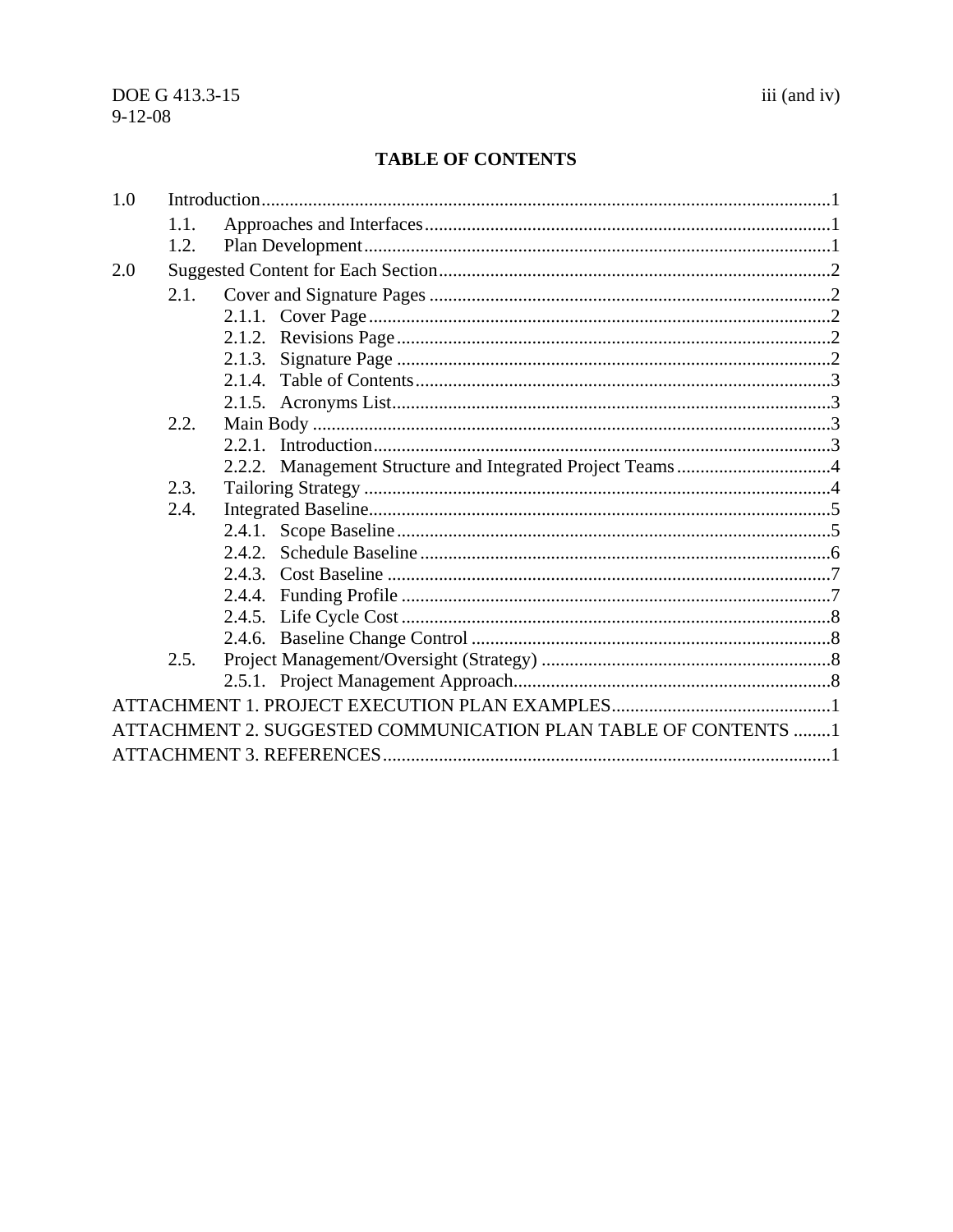DOE G 413.3-15 1 9-12-08

### **1.0 Introduction**

The project execution plan (PEP) is the governing document that establishes the means to execute, monitor, and control, projects which are subject to DOE O 413.3A.

The purpose of this Guide is to:

- Provide guidance for the federal project director to produce a useful and flexible plan.
- Provide guidance on how to appropriately apply tailoring as defined in DOE O 413.3A.

The scope of this guide includes basic aspects of the development and maintenance of the plan for projects of any size and complexity for the benefit of the federal project director, who is approved by the acquisition executive, and incorporates contractor input as appropriate. Integrated project teams, program managers (if applicable), program offices, acquisition executives, and contractor project managers can also benefit from the suggestions in this guide.

This Guide includes three major sections:

- Approaches and interfaces.
- Plan development.
- Suggested content for each section of a PEP.

This document also includes information on tailoring projects (Section 4.4) and PEP examples (Attachment 1), a suggested outline for a communication plan (Attachment 2), and a compilation of recommended references used to develop a PEP (Attachment 3).

#### **1.1. Approaches and Interfaces**

The plan serves as the main communication vehicle to ensure that everyone is aware and knowledgeable of project objectives and how they will be accomplished.

The plan is the primary agreement between Headquarters and the federal project director and a preliminary plan should be developed and approved at Critical Decision-1.

#### **1.2. Plan Development**

Project objectives are derived from the mission needs statement, and an integrated project team assists in development of the PEP. The plan is a living document and should be updated to describe current and future processes and procedures, such as integrating safety into the design process. Updates are common as a project moves through Critical Decision stages.

Preliminary PEP (Critical Decision-1). The preliminary PEP is part of the Critical Decision-1 approval package. Depending upon the type of project and team experience, information could range from greater detail regarding current or near term activities (i.e., the design phase systems, processes, procedures and personnel) to less detail for future activities concerning procurement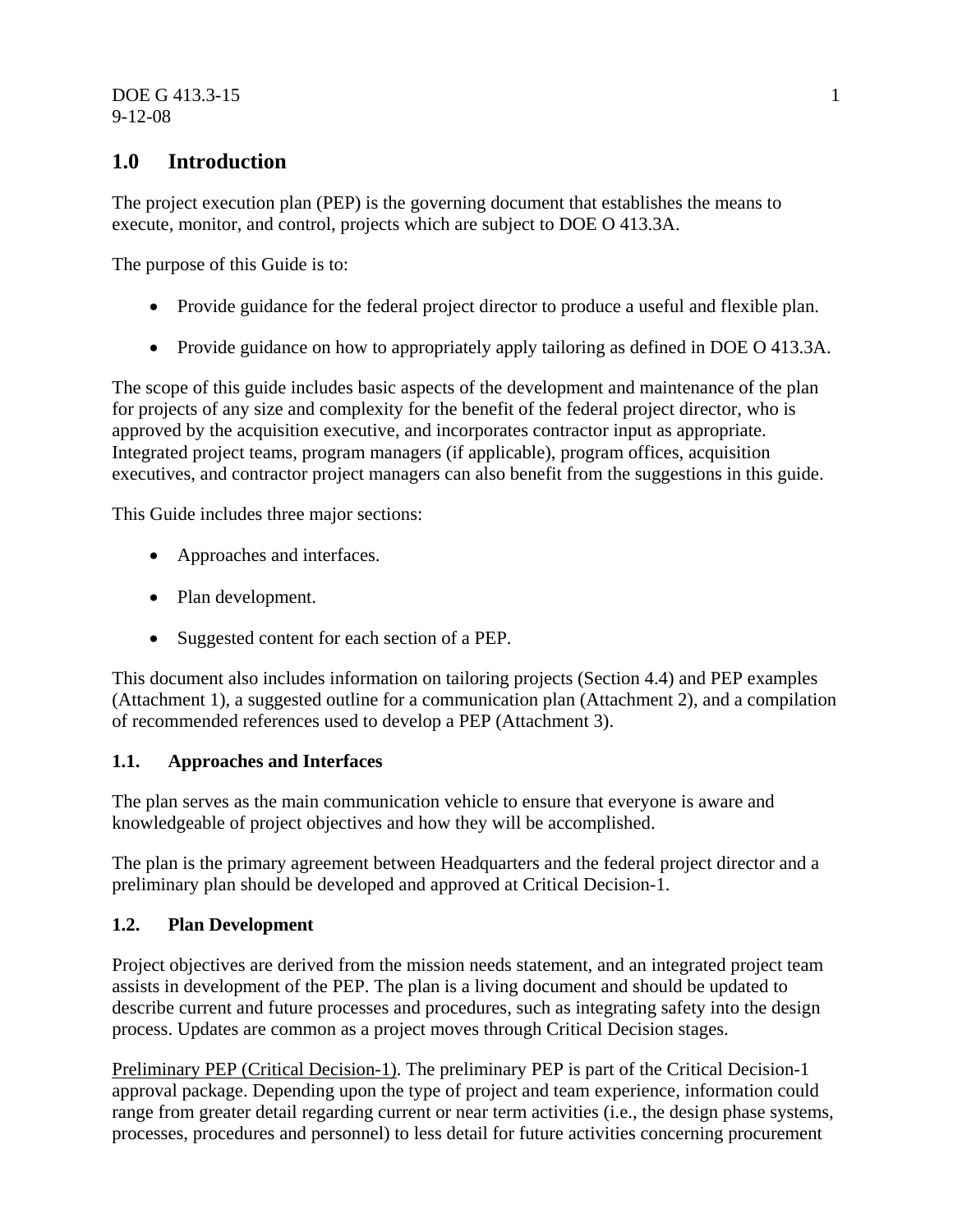and construction activities to even less detail regarding testing, start-up and operational transition.

Critical Decision-2. The plan should be updated as part of the Critical Decision-2 approval package. At this point the plan should contain a greater depth and breadth of information, detailed enough to bound the systems, processes, procedures and personnel and to support a well-defined scope, resource loaded schedule, definitive cost estimate, and defined key performance parameters for project execution. If any systems, processes, procedures and personnel requirements are yet to be fully defined (e.g., for testing, start-up, or operation transition) the plan should clearly identify relevant assumptions/constraints and associated risks.

PEP Updates. The plan is a living document that should be updated to capture changes to project systems, processes, procedures and personnel and revisions to the approved performance baseline or a post-construction contract award. The process for configuration control should be defined, including definitions of minor/major revisions and their associated approval authorities.

### **2.0 Suggested Content for Each Section**

#### **2.1. Cover and Signature Pages**

#### **2.1.1. Cover Page**

The cover page should include the title of the document, document control number, project name, project number, Department of Energy program, site name, document date, restrictions or classification (as applicable), and any appropriate disclaimers.

#### **2.1.2. Revisions Page**

All revision numbers and associated dates should be captured along with the date the document was approved.

#### **2.1.3. Signature Page**

The signature page (only one page in length) is the second page and should contain the following:

- project name and number,
- site name,
- date.
- restrictions or classification
- signature block for the acquisition executive,
- approval authority,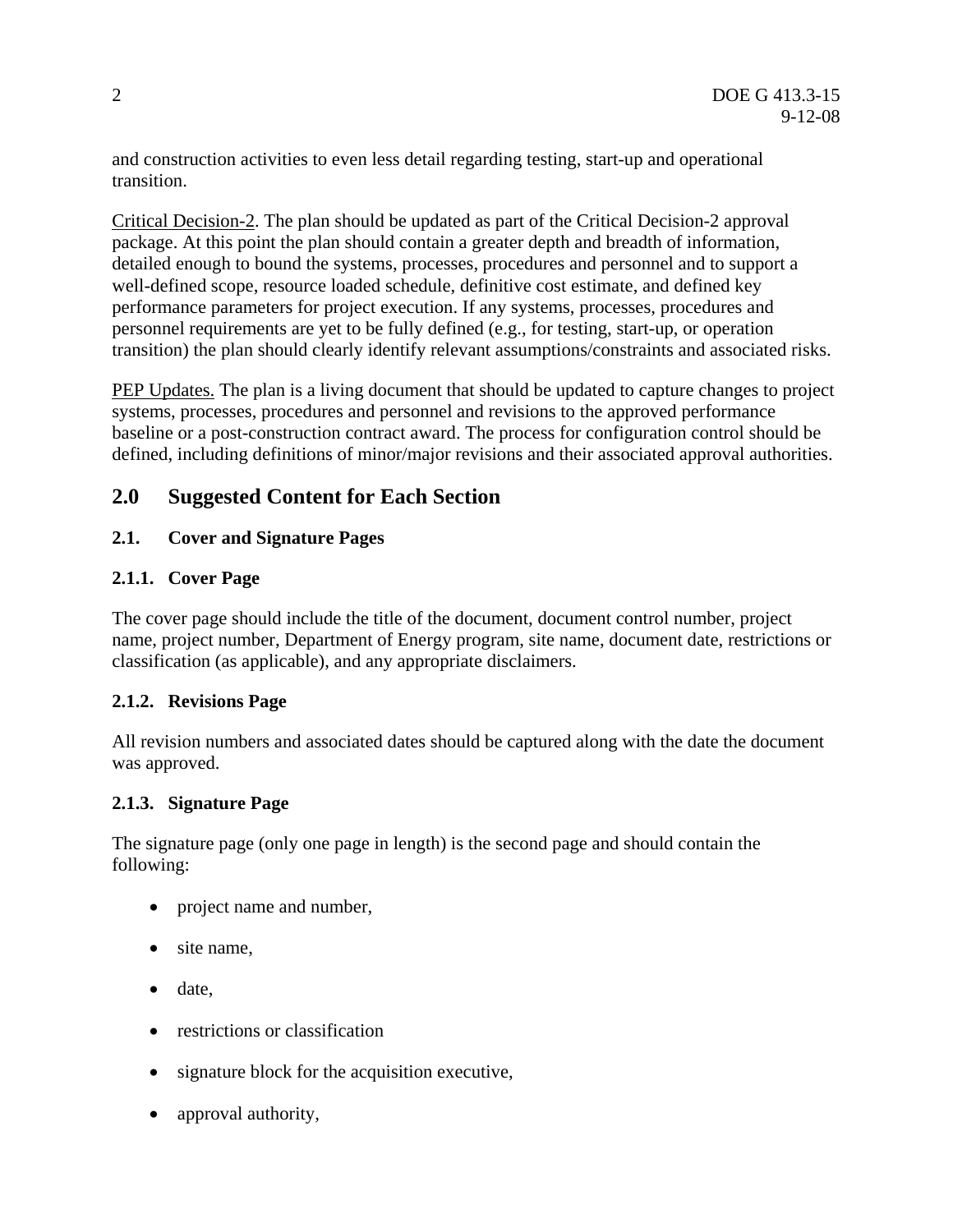- program office point of contact, and
- signature block for the primary author (i.e., federal project director, any other names of reviewers, concurrences).

#### **2.1.4. Table of Contents**

The document table of contents should include lists of tables and figures.

#### **2.1.5. Acronyms List**

The list should include acronyms used in the document and their definitions.

#### **2.2. Main Body**

#### **2.2.1. Introduction**

This section should state the purpose and organization of the plan. Major sections should include project background, justification of mission need, and project description.

#### **2.2.1.1. Project Background**

This section should provide a brief history/background of the project identifying important chronological items/issues and key drivers including external drivers such as Congressional or Presidential mandates, should state the project's purpose and major objectives, and should include a clear, concise statement of what the project will accomplish and the time frame required.

#### **2.2.1.2. Justification of Mission Need**

The mission need statement should be summarized and should list potential hazards, including safety, security, and strategic review of overall project risk.

#### **2.2.1.3. Project Description**

Provide a summary-level description of the project, including:

- the project vision (i.e., concept of operations),
- major system components and their functions,
- major project assumptions and uncertainties,
- project requirements,
- key performance parameters,
- project scope,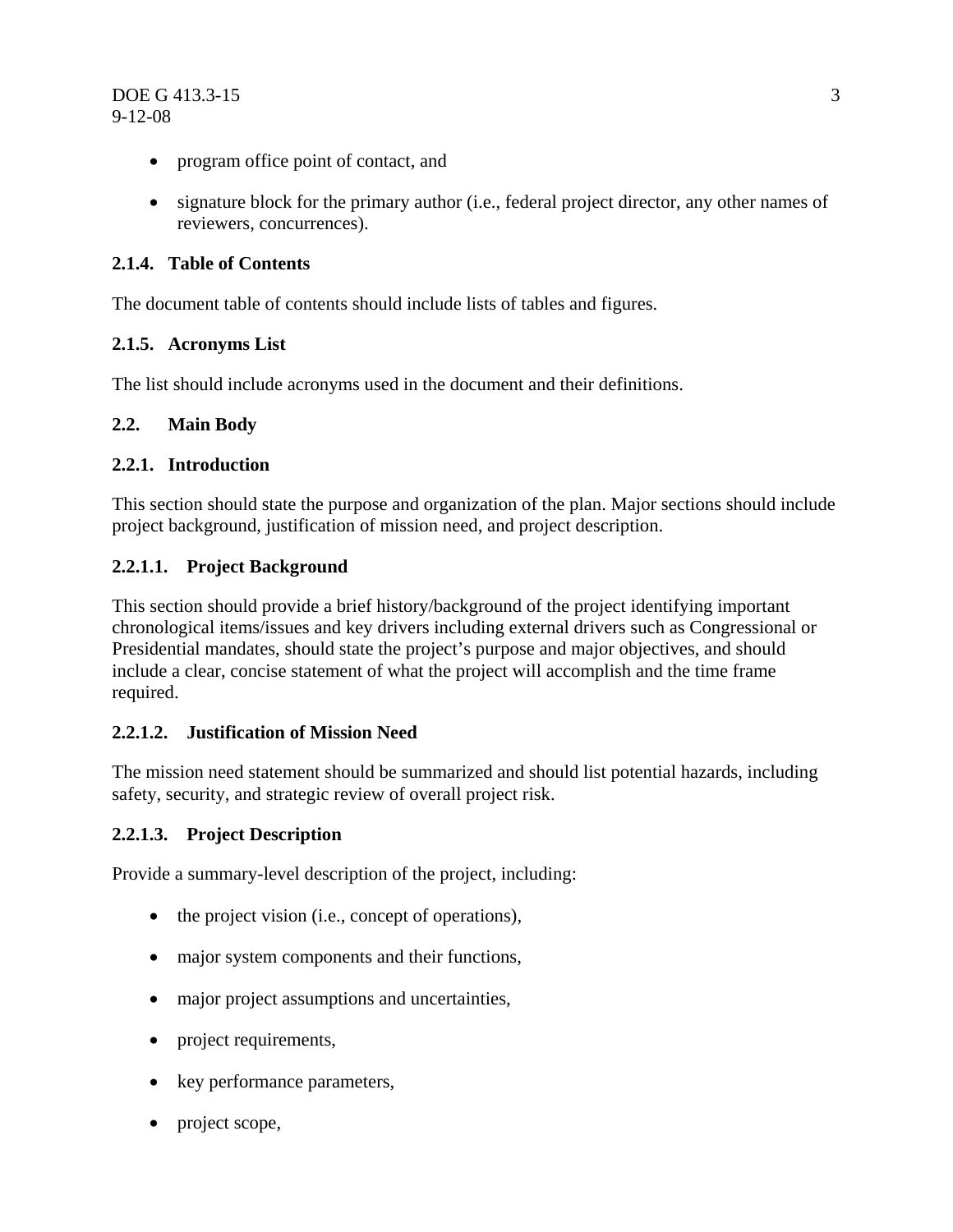- major interfaces,
- required site development, permits and licensing,
- major safety systems and assumptions and uncertainties related to safety, where appropriate, and
- key stakeholders.

#### **2.2.2. Management Structure and Integrated Project Teams**

The project organization should be described, including an organization chart that identifies the various participants (i.e., organizational breakdown structure), their roles and responsibilities (i.e., responsibility assignment matrix), interfaces and reporting relationships. The discussion of resource requirements should include the necessary resources from inception to operational turnover. If a critical capability gap is identified on the IPT, the FPD should take action to close the gap with appropriate government or contract support before progressing further with the project. Lower tier documents will capture all the details and plans of resource cost/schedule/scope project life cycle from initiation to start of operations/closeout. When developing the project organization, refer to the DOE O 414.1C, *Quality Assurance*, dated 6-17-05, and/or Quality Assurance Rule [Title 10 of the Code of Federal Regulations (CFR) Part 830, Subpart A, Quality Assurance] requirements that are applicable for project organization.

Depending on the complexity of the project, a separate human resources and staffing plan may be appropriate.

Reference or attach the integrated project team charter to the PEP.

#### **2.3. Tailoring Strategy**

This section should document how the requirements of DOE O 413.3A will be met through a tailored application of project management and project controls.

Tailoring is a flexible approach that allows appropriate levels of effort or analytical rigor to be used in fulfilling all requirements of the Order. Tailoring does not mean waiving requirements, nor does it imply the omission of essential elements in the acquisition process.

In the context of nuclear safety, tailoring is addressed in DOE-STD-1189, *Integration of Safety into the Design Process*. It should indicate how the information and approvals for documentation will be sequenced, organized, and bundled throughout the phases of the project, such that all requirements of the standard are met, including development of a safety design strategy. For large, complex, one-of-a-kind nuclear facilities (i.e., Hazard Category 1, 2, or 3), tailoring would not be expected.

Tailoring should be implemented in relation to the cost, complexity, and risk; project type; past experience; and lessons learned. This section should identify major assumptions or risks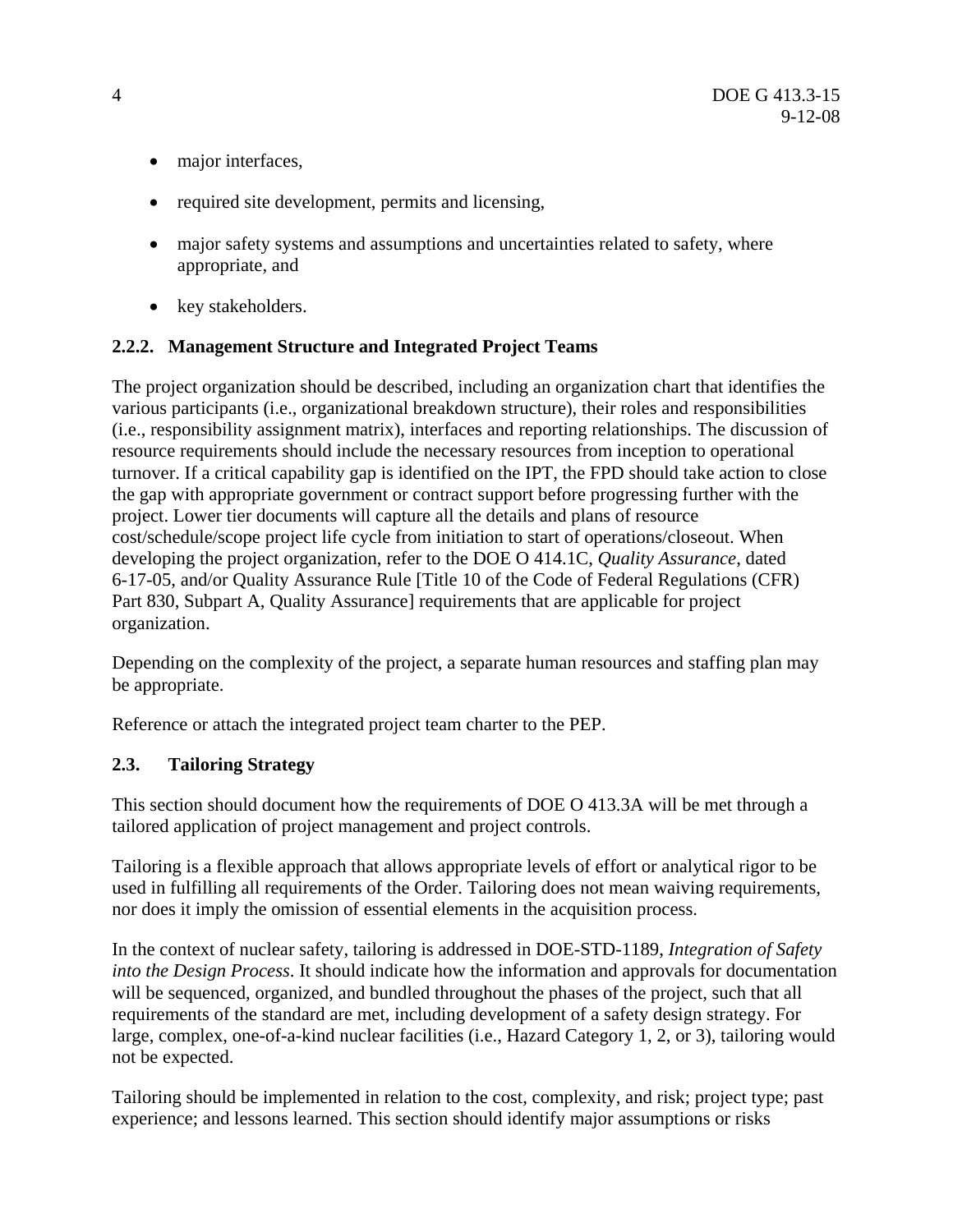DOE G 413.3-15 5 9-12-08

affecting the project, the project management requirements to be tailored, how tailoring will be applied, and the rationale or benefit to be derived. Prior to each Critical Decision, it should be updated based on any changes in project risks, cost, or other factors. One or more of the following examples of tailoring applications may be considered as elements of the strategy.

Consolidated or Phased Critical Decisions. Consolidation may facilitate some projects, such as single-contract procurements with well-defined requirements and low complexity, cost, and risk. However, critical decisions should not be combined if doing so would preclude meeting other DOE requirements, such as developing a preliminary documented safety analysis. Critical decisions also may be phased when prudent or necessary, such as long lead-time procurements or site preparation work (i.e. Critical Decision–3A).

Graded Approach. This approach means that the level of effort or detail may be reduced to the degree needed to satisfy requirements. For projects involving existing missions or assets a graded approach may be more appropriate than for those involving new missions or capabilities. For example, substituting an equivalent document or addressing multiple requirements in a single document may be acceptable. For project reviews, a graded approach could involve fewer technical reviewers or reduced lines of inquiry. Use of a graded approach to documentation for nuclear facility construction is addressed by DOE G 413.3-2.

Delegated Decisions and Responsibilities. Where approval authority is not identified, tailoring may be allowed according to other directives or program office policies (see Tables 1 and 2 of the Order).

#### **2.4. Integrated Baseline**

The project baseline evolves and is defined differently throughout the life cycle of the project and should be defined for technical scope (i.e., requirements), schedule and cost. Refer to DOE O 413.3A for project baseline requirements. Prior to CD-2 during preliminary baseline development, the project scope, schedule, and cost may change as the project continues with design and planning.

#### **2.4.1. Scope Baseline**

Technical performance parameters and deliverables should define key features of the asset and how the asset will perform when completed at CD-4 including characteristics (quantity, size, etc.), functions, requirements, or the design basis that, if changed, would have a major impact on system or facility performance.

Examples include:

• The high-level waste vitrification system shall be capable of 100 liters per hour of qualified chemical makeup; containing 40 weight percent high-level waste; loaded into Department of Energy approved canisters for shipment to the storage facility; with a plant availability of 66% or greater.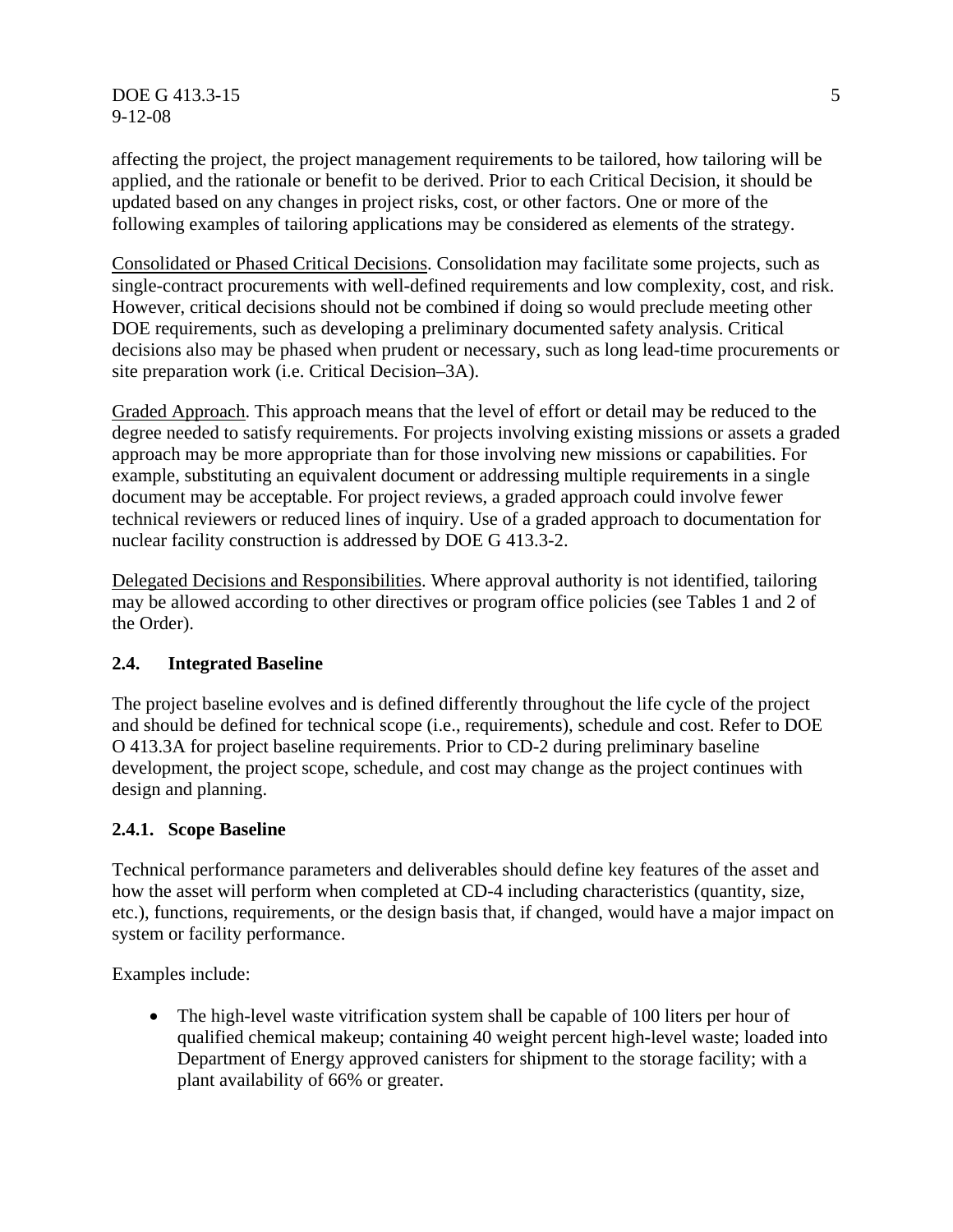- The Research Office Building, at 160,000 Gross Square Feet, shall be capable of housing 300 scientists, engineers, and other support personnel. The building shall have building-level utility meters to track and continuously optimize energy performance.
- The summary level project work breakdown structure and dictionary should be included and should be comprehensive and contain sufficient levels to divide project work into elements (work packages).

#### **2.4.2. Schedule Baseline**

The schedule baseline for a project submitted for approval at CD-2 should include an overall project summary level schedule. As applicable, contents include but are not limited to the following:

- Key activities/milestones, etc.
- Defense Nuclear Facilities Safety Board deliverables.
- The Chief of Nuclear Safety (Department of Energy) or Chief Defense Nuclear Safety (NNSA) review and approval in the Level 1 milestone schedule.
- Major cleanup agreement milestones, regulatory milestones or actions and completion of projects and tasks on the critical path.
- Critical Decision approval dates.
- Major reviews conducted by the field and Headquarters.
- Major shipments of waste or materials to other DOE sites or commercial facilities.
- Major procurements and/or when major procurement decisions were made including foreign owned determinations and approvals.
- When major Headquarters policy decisions are needed and from whom.
- Major activities (contractor and/or Federal) associated with project completion.
- Government-furnished service item (particularly if from Headquarters/site).
- Key decisions required by other agencies.

(Note: for "projectized operations" such as many Environmental Management projects, refer to the Environmental Management Guide).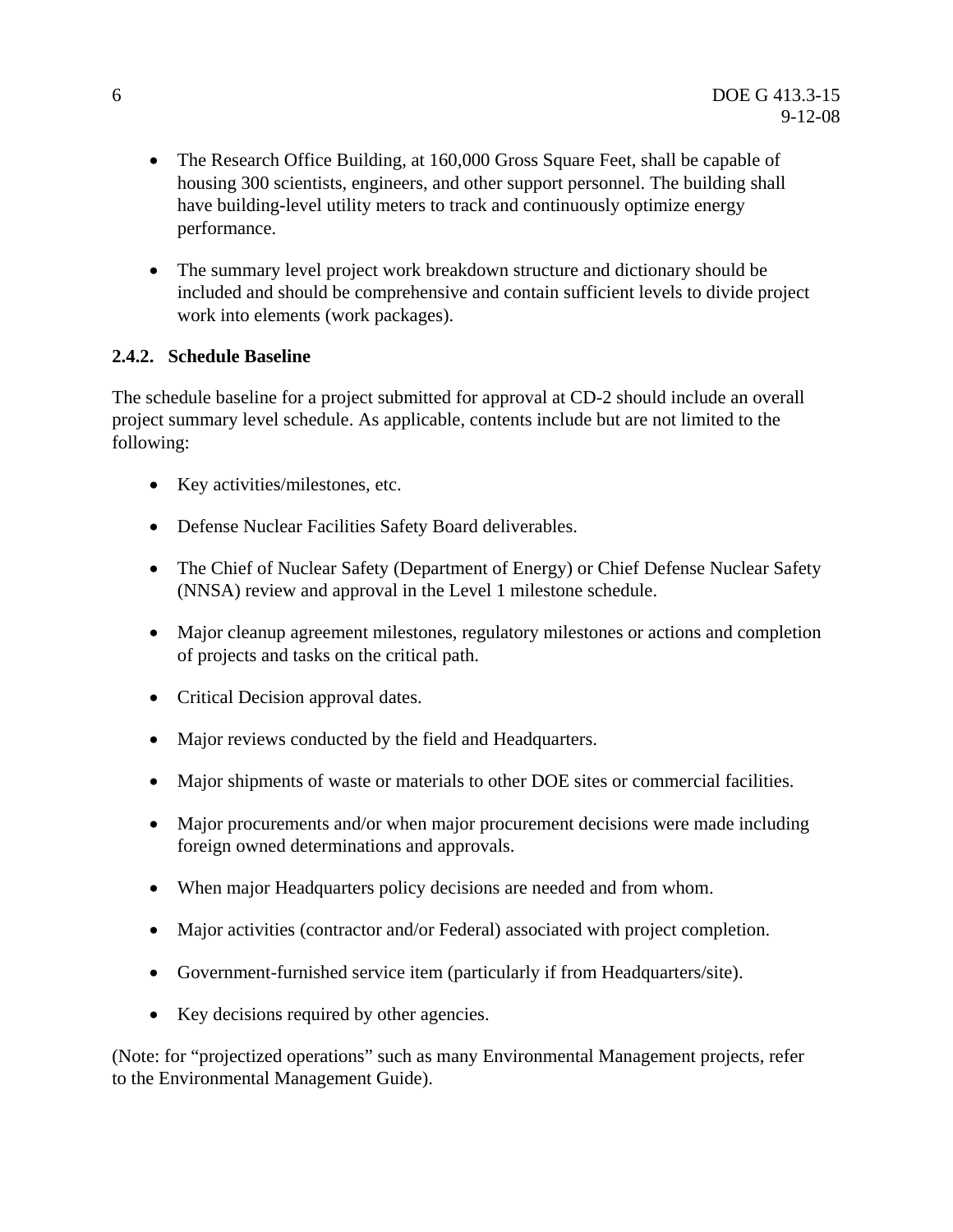#### **2.4.3. Cost Baseline**

The cost range in the preliminary plan and the cost baseline should include all costs as defined below at the level 2 or 3 work breakdown structure, depending on the size of the project. Prior to CD-2 approval, cost baseline estimates should be a cost range.

- **Total estimated cost,** such as costs associated with the acquisition of land and land rights; engineering, design, testing, and inspection; direct and indirect construction/fabrication and the initial equipment necessary to place the plant or installation in operation. Total estimated cost may be funded as an operating or capital expense.
- **Other project costs,** that are not identified within the total estimated cost; generally, costs incurred during the initiation and definition phases for planning, conceptual design, research and development, and during the execution phase for startup and operation. Other project costs are always operating funds.
- **Contingency,** the portion of the budget that is set aside for risks within the project scope but outside the performance measurement baseline. Contingency may be included both within the total estimated and other project cost.
- **Management reserve,** budget withheld by the contractor for management control purposes. It is included in the total estimated cost but is not part of the performance measurement baseline.
- **Performance measurement baseline,** the time-phased budget plan against which contract performance is measured. It includes all allocated or distributed budgets plus the undistributed budget but does not include Management Reserve.
- **Total project cost,** the sum of total estimated cost and other project cost.

#### **2.4.4. Funding Profile**

The overall purpose and scope of this section is to ensure that the project clearly illustrates its requirements for time phased funding over the course of the project. This should be considered essential, as it is recognized that any given project will most likely not receive all its funding in any given year but over multiple years in accordance with the Departments annual budget cycle with Congress.

Funding profile information should clearly designate by fiscal year how much funding will be needed for the project. Cumulative time phased budget requirements will be the total project cost.

• A project cost summary (baseline and budget data) table by fiscal year should be included to reflect cost baseline information at Work Breakdown Structure Level 2. For EM projects, the layout could be prior years in one column and performance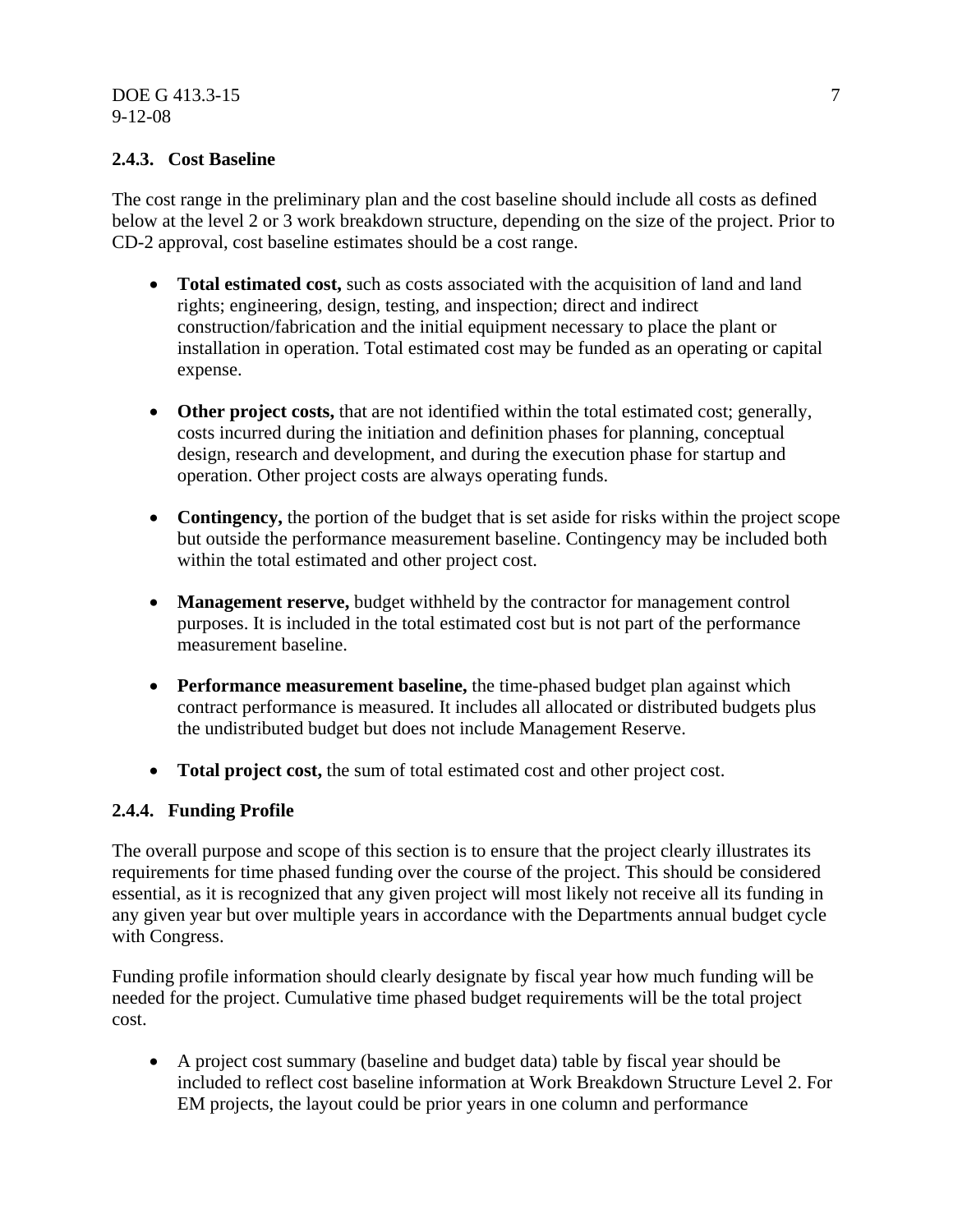measurement baseline near term baseline by fiscal years and out years in the last column.

### **2.4.5. Life Cycle Cost**

Life-cycle costs should delineate clearly a total for the estimate as well as breakouts that correspond to each major phase of the project (i.e., construction, operations etc.). In addition, this discussion should also include the estimated duration (i.e., years) for each of the major phases of the project along with a statement on which phase of the project dominates or drives the overall life-cycle cost. It should also be clear what reference point is being used to describe the costs as (i.e., base dollars, as spent dollars, etc). Key applicable assumptions should be stated. Highlighting life-cycle analysis factors associated with sustainability features is also suggested.

#### **2.4.6. Baseline Change Control**

The baseline change control framework which includes applicable change management processes, threshold requirements, and change control board charter and the procedures to be followed should be established or referenced. A summary table of baseline change control thresholds; and approval authority for scope, schedule, and cost for the Secretarial Acquisition Executive, Program Secretarial Officer, acquisition executive, federal project director, project manager, and others as applicable should be included in the PEP.

#### **2.5. Project Management/Oversight (Strategy)**

#### **2.5.1. Project Management Approach**

The overall project management approach for the project should be described under the following topics:

#### **2.5.1.1. Project Reporting**

Briefly describe the reporting process which includes both internal and external requirements and as appropriate, types, content, distributions, frequency of reporting, level of control, and review and approval requirements.

#### **2.5.1.2. Risk Management**

This section should describe the policies and practices for managing risk management and a summary of the results of the risk analysis. Risk management should be addressed in the plan or included by reference and should summarize the key project risks. Key risks (identified as "critical risks" in DOE O 413.3A) are those estimated to have the most impact on cost and schedule and could include project, technical, internal, external, and other sub-categories. For projects involving Hazard Category 1, 2, or 3 nuclear facilities, refer to DOE-STD-1189, Appendix F. Ties to contingency/management reserve development based on identified project risks should also be included.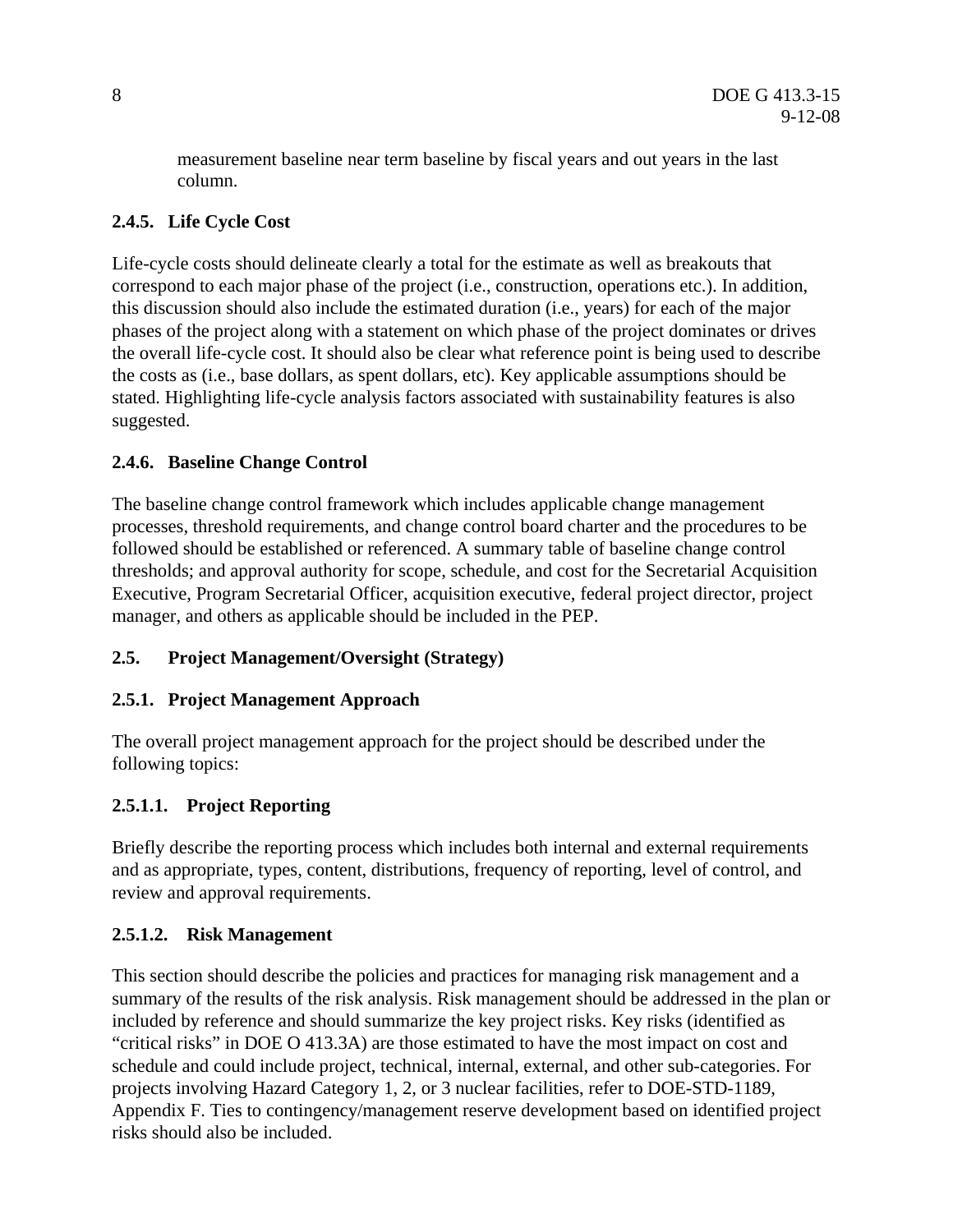#### **2.5.1.3. Engineering and Technology Readiness**

Briefly describe readiness of the project and plans to manage and control engineering and technology development and deployment. If a technology readiness assessment has been completed or a technology maturation plan has been developed, these should be summarized.

#### **2.5.1.4. Alternatives Analysis and Selection**

Briefly summarize the alternative analyses and selections associated with accomplishing the mission and associated key parameters.

#### **2.5.1.5. Environment, Safety, and Health**

Provide a reference or identify all documents that establish the ES&H plan for the project or establish requirements for the site as a whole. The ES&H section should include the following:

- a brief assessment of environmental permitting,
- the status of and plans for National Environmental Policy Act (NEPA) compliance,
- a description of all safety documentation, such as the site Integrated Safety Management System and/or a project-specific safety management plan, and
- a description of environmental management documentation, such as the site's Environmental Management System and/or project-specific waste management or pollution prevention plans.

The PEP need not address ES&H work required for actual facility operations. However, for nuclear facility projects, the ES&H section should describe how safety-in-design requirements of DOE-STD-1189 will be accomplished.

#### **2.5.1.5.1. Integrated Safety Management**

Document that safety is integrated into daily work activities along with the Environmental Management System (EMS) requirements of DOE O 450.1A, Environmental Protection Program, dated 6-4-08, which also addresses design with requirements to optimize worker and environmental controls and to consider pollution prevention and sustainable designs. Refer to the appropriate ISM documents, listed in the Attachment 3 of this Guide.

#### **2.5.1.5.2. Industrial Safety and Occupational Health**

Document or reference the means of implementing worker and public protection measures. See references on Industrial Safety and Occupational Health listed in Attachment 3 of this Guide.

#### **2.5.1.5.3. Nuclear Safety**

Document or reference implementation of nuclear safety requirements and integration of safety into design. See references on Nuclear Safety listed in Attachment 3 of this Guide.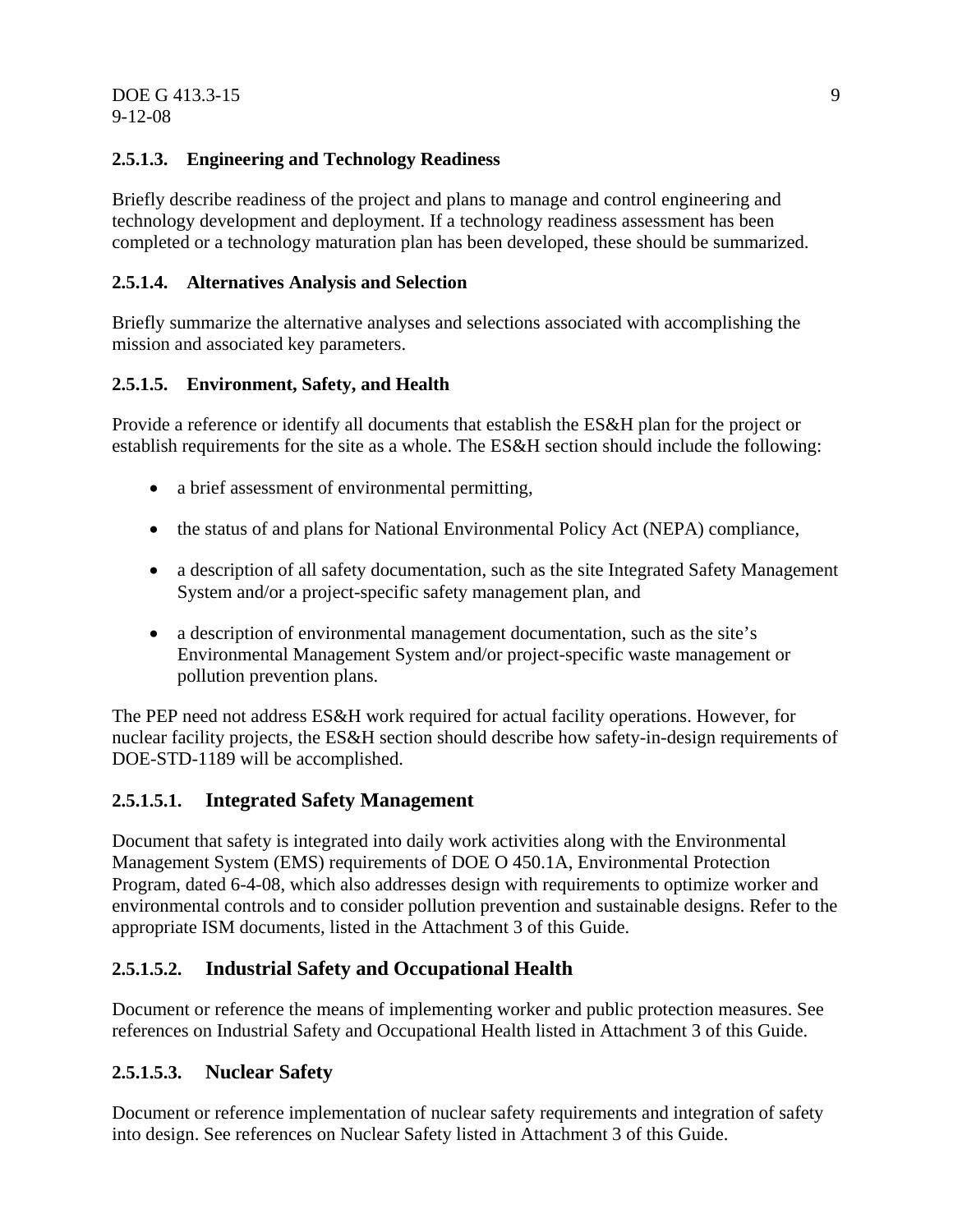#### **2.5.1.5.4. Hazard Analysis**

Reference the Hazard Analysis document or identify the hazards related to the project and discuss mitigation/elimination plans.

#### **2.5.1.5.5. Value Management**

Value management should be performed early in a project life-cycle and referenced or documented in the plan.

#### **2.5.1.5.6. Value Engineering**

Refer to DOE P 413.2, *Value Engineering*, dated 1-7-04, DOE O 430.1B, *Real Property Asset Management*, dated 9-24-03, and Office of Management and Budget Circular A-131, *Value Engineering*.

#### **2.5.1.6. Safeguards and Security**

Safeguards and security systems, processes, procedures, and personnel should be identified and/or developed to establish a framework that will systematically integrate Safeguards and security management into the project acquisition process. Refer to/include the project's safeguards and security plan.

#### **2.5.1.7. Configuration Management**

Configuration management is used to identify and document the configuration of the end products and control changes to the configuration during the life cycle. The federal project director should initiate a configuration management system early in the development of the project and ensure the delivery of complete as-built documents at the close of the project. See references on configuration management listed in Attachment 3 of this Guide. Refer to/include the project's Configuration management plan.

#### **2.5.1.8. Records Management/Document Control**

• Describe how records will be managed on the project. Federal records should be maintained in a manner that addresses DOE policy and regulations. See references on records management listed in Attachment 3 of this Guide. Refer to/include the project's records management plan.

#### **2.5.1.9. Systems Engineering**

• The primary goal of the systems engineering process is to transform mission requirements into system architecture, performance parameters, and design details. The process begins with the definition of a need and progresses through the establishment of the baseline and ending with verification that the need has been met. See references on systems engineering listed in Attachment 3 of this Guide. Refer to/include the project's systems engineering plan and documentation.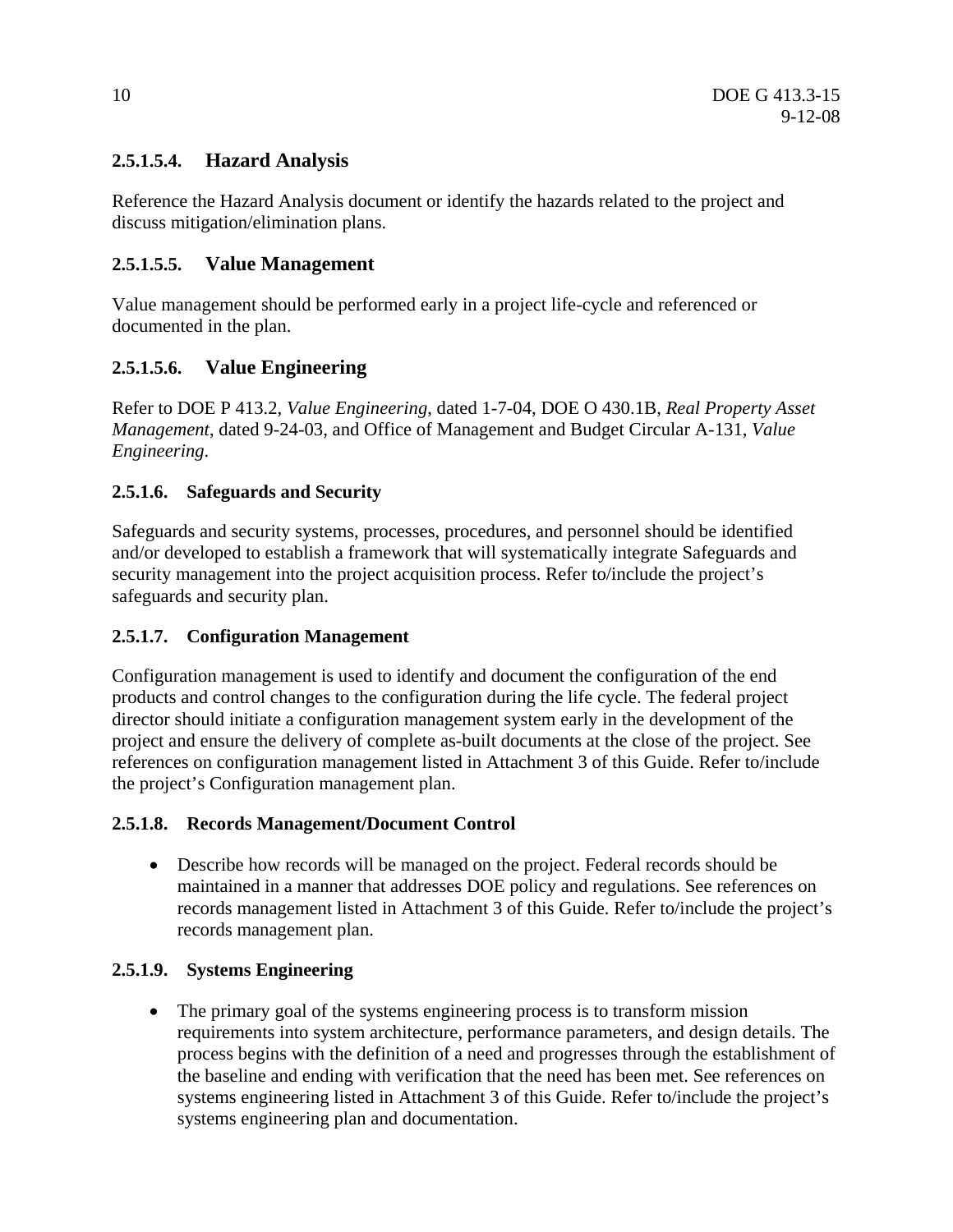#### **2.5.1.10. Earned Value Management System**

• Describe how earned value management will be implemented and closely integrated with acquisition plan. EVMS is not necessary for acquisition of commercial products that are designed and built from commercial off-the-shelf technologies. Such acquisitions are generally single payment upon acceptance or phased payments based on well-defined delivered performance with payment values founded on market or competitive pricing See references on earned value management listed in Attachment 3 of this Guide. Refer to/include the project's earned value management system plan.

#### **2.5.1.11. Quality Assurance**

Describe the quality assurance requirements for the project. Depending on the project size and complexity, a project's Quality Assurance Program may be based on a corporate quality assurance plan or a project-specific plan. Also refer to regulatory and contract requirements for the QA Program and DOE O 414.1C, Quality Assurance, dated 6-17-05. See further references on quality assurance listed in Attachment 3 of this Guide.

#### **2.5.1.12. Communication Management Plan**

Describe policies and practices for communication to the multiple stakeholders and interested parties. Provide the mission, strategy and objectives of the project as the structure within which the communication should be provided and address project performance, inputs to decisions such as risk, and methods and frequency for keeping stakeholders informed. Either refer to or include the project's communication management plan. Attachment 2 to this Guide is a suggested format for a communication plan.

#### **2.5.1.13. Testing and Evaluation**

Limited test and evaluation activities can be incorporated into the PEP. Where the test and evaluation effort is significant, a dedicated plan is recommended.

#### **2.5.1.14. Project Reviews**

Include a description of major reviews that would occur during a project's life cycle and the results of those reviews. Refer to the project review plan.

#### **2.5.1.15. Transition to Operations**

Project transition to operations begins during design and continues until the new facility is completely operational and commissioned. Refer to/include the project's transition/closeout plan.

#### **2.5.1.16. Project Closeout**

Project closeout is initiated once the construction has been completed and the project facilities are fully operational and commissioned. Refer to/include the project's transition/closeout plan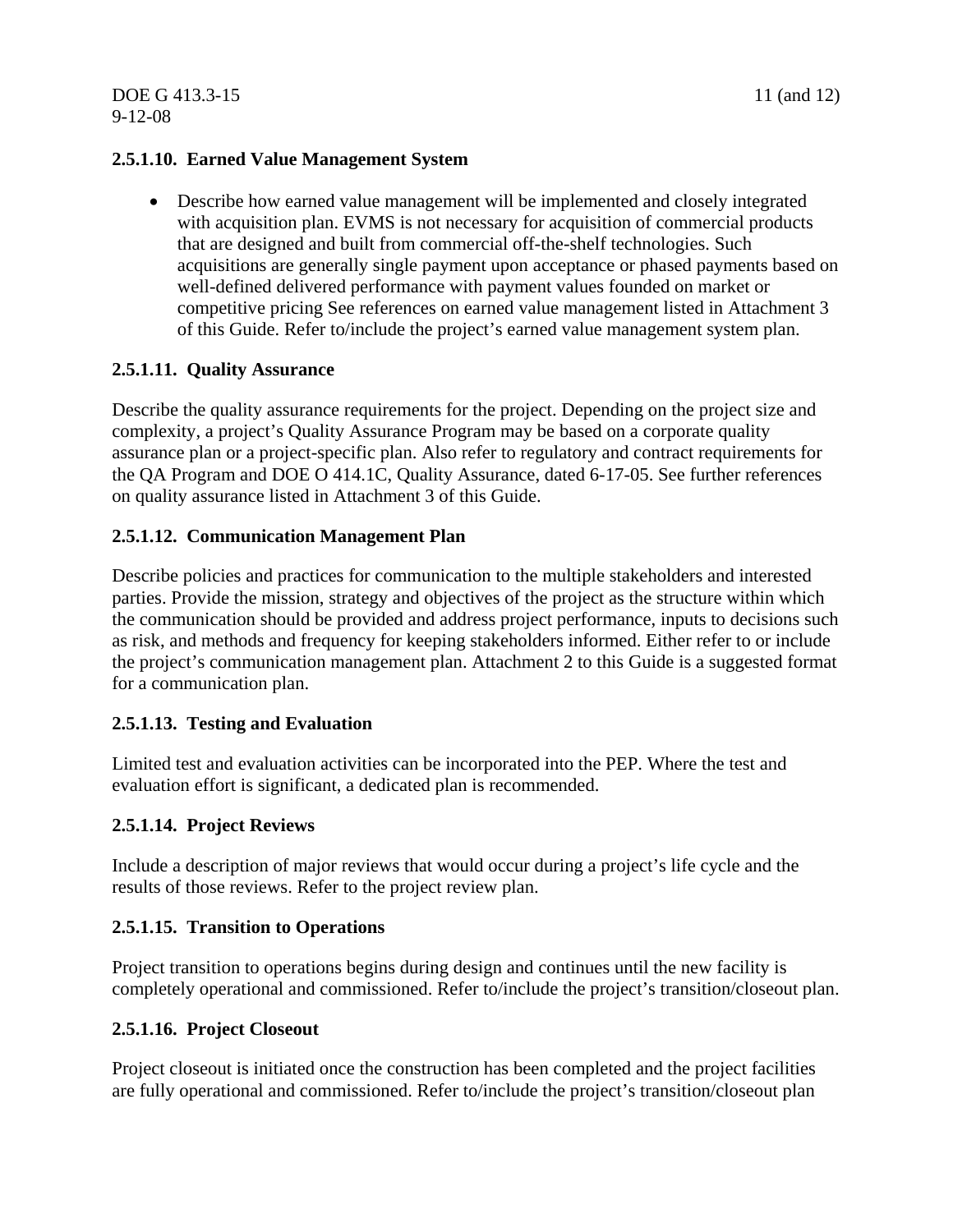DOE G 413.3-15 Attachment 1<br>9-12-08 Page 1 (and Page 2) Page 1 (and Page 2)

#### **PROJECT EXECUTION PLAN EXAMPLES**

Examples of project execution plans can be found on the DOE Office of Management website. The examples can be found under Policy Guidance/Project Management:

http://management.energy.gov/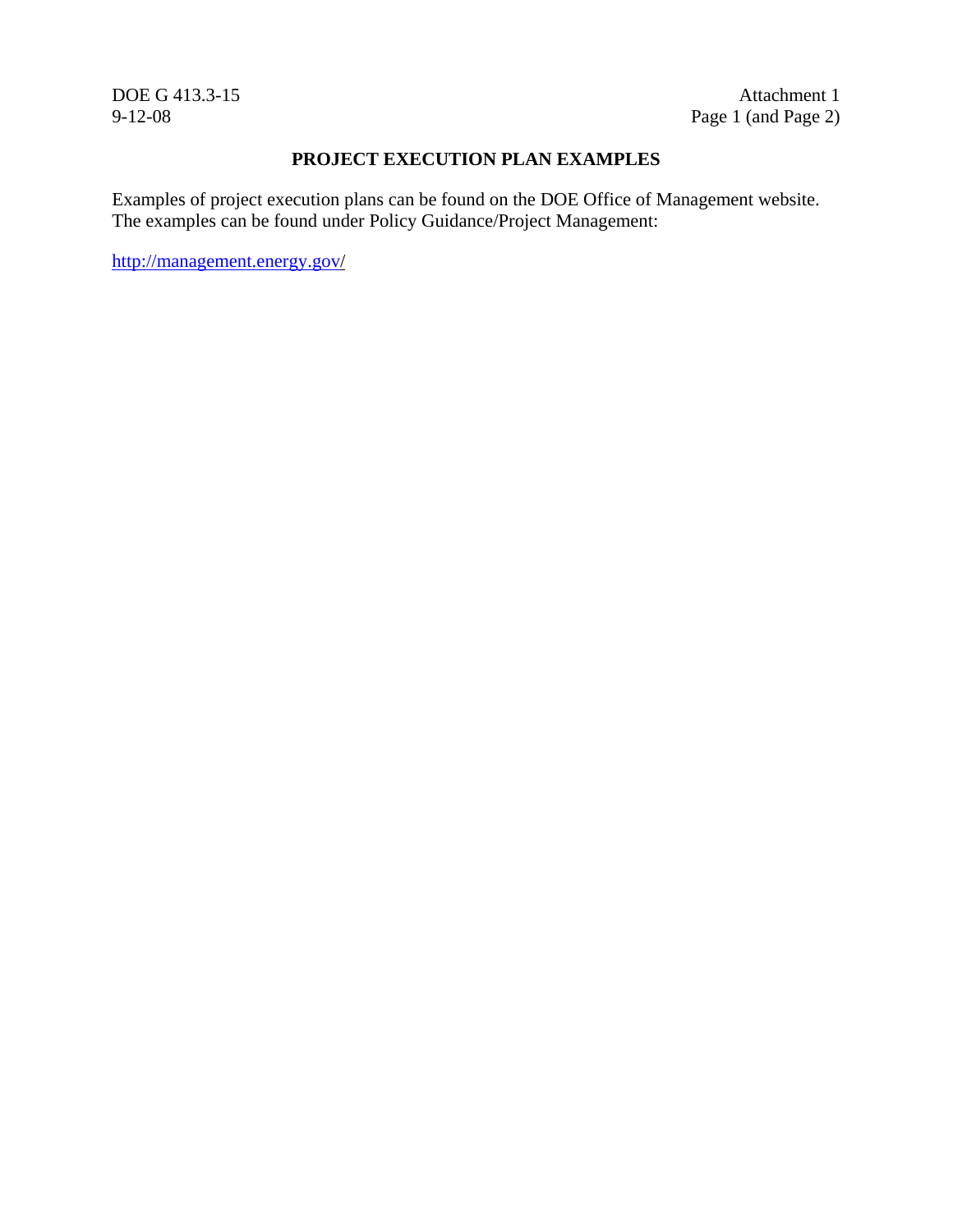#### **SUGGESTED COMMUNICATION PLAN TABLE OF CONTENTS**

- I. Background and Purpose
	- a. Responsible Office and Key Individuals
	- b. Necessary Oversight and Signatory Responsibilities
- II. Project Review
- III. Target Objectives
	- a. Development of Standard and As Needed Communication Formats and Messages for Identified Stakeholders
	- b. Development of Communication Flow Diagrams

#### IV. Strategy

- a. Statement of Overall Strategy Elements
- b. Assumptions and Uncertainties
- c. Process for Validating and Verifying Assumptions and Uncertainties
- V. Key Target Stakeholders
	- a. Identification Process
	- b. Known Stakeholders
- VI. Identified Communication Channels for Each Target Stakeholder Grouping
	- a. Process for Identifying Key Points of Contact
		- i. Primary Point-of-Contact
		- ii. Back-up Point-of-Contact
	- b. Process for Identifying Key Points of Contact for Emergency Communications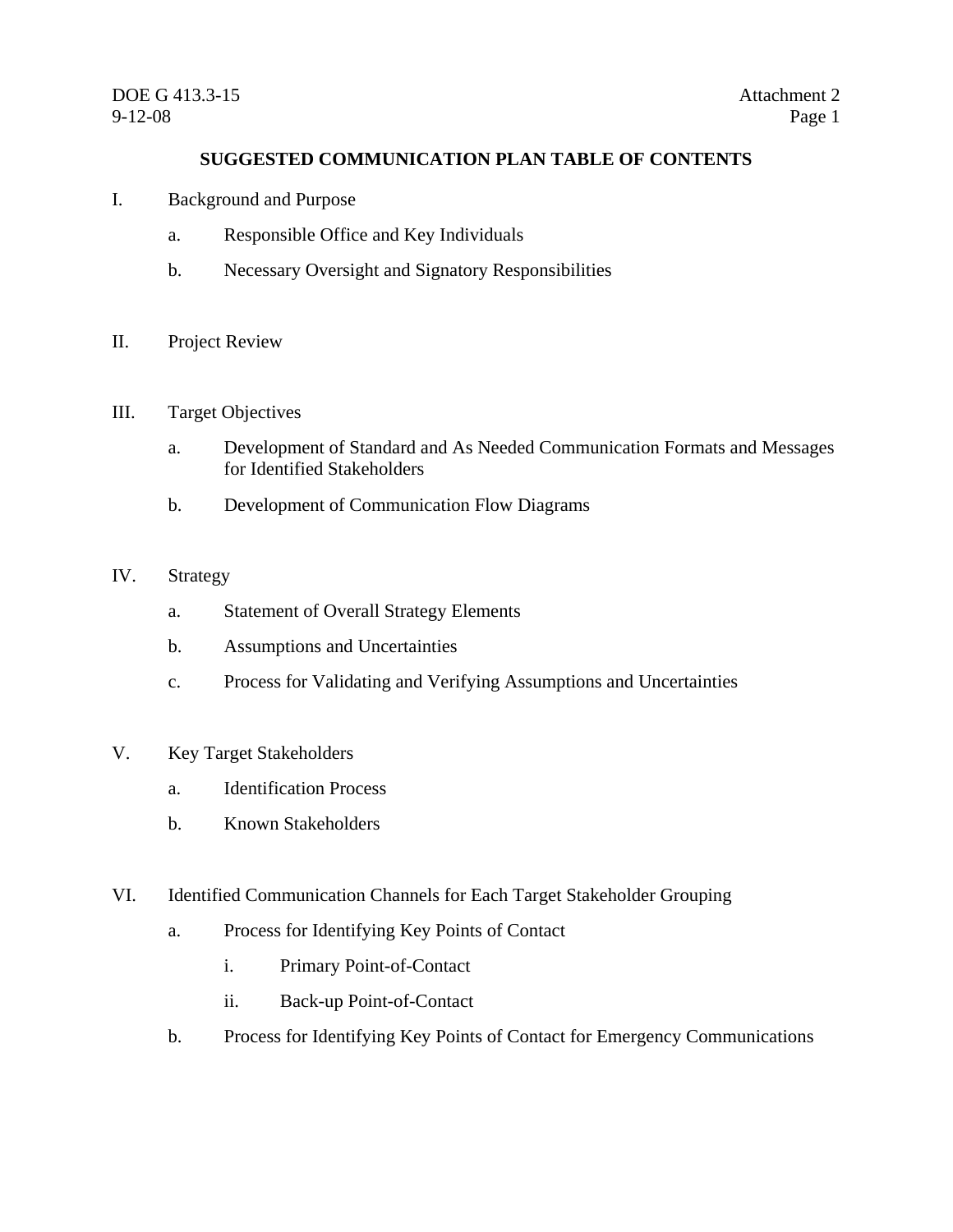- VII. Key Messages
	- a. Site Communication Requirements
		- i. Goals and Objectives
		- ii. Processes
	- b. When Certain Communications may be Issued
	- c. Definition of Various Modes of Communication
	- d. Situational Requirements
	- e. Definition of Special Circumstances
	- f. Definition of Special Approval Channels
	- g. Communication Development
		- i. Who Should be Involved in Construction of Communications
		- ii. Who Should Review
	- h. Standard Messages
	- i. Key Interfaces
	- j. Communication Distribution and Feedback

#### VIII. Roles and Responsibilities

- a. Identify All Parties
- b. Responsibility Assignment Matrix
- IX. Overview Metrics for Responsible Persons/Message Approval Process

#### Revisions and Updates

#### Communication Management Plan Example:

http://74.125.45.104/search?q=cache:V9SpEq\_WHE4J:www.mbe.doe.gov/cf40/i-manage/ENG5 036CommunicationsManagementPlan.pdf+project+management+sample+communication+plans &hl=en&ct=clnk&cd=106&gl=us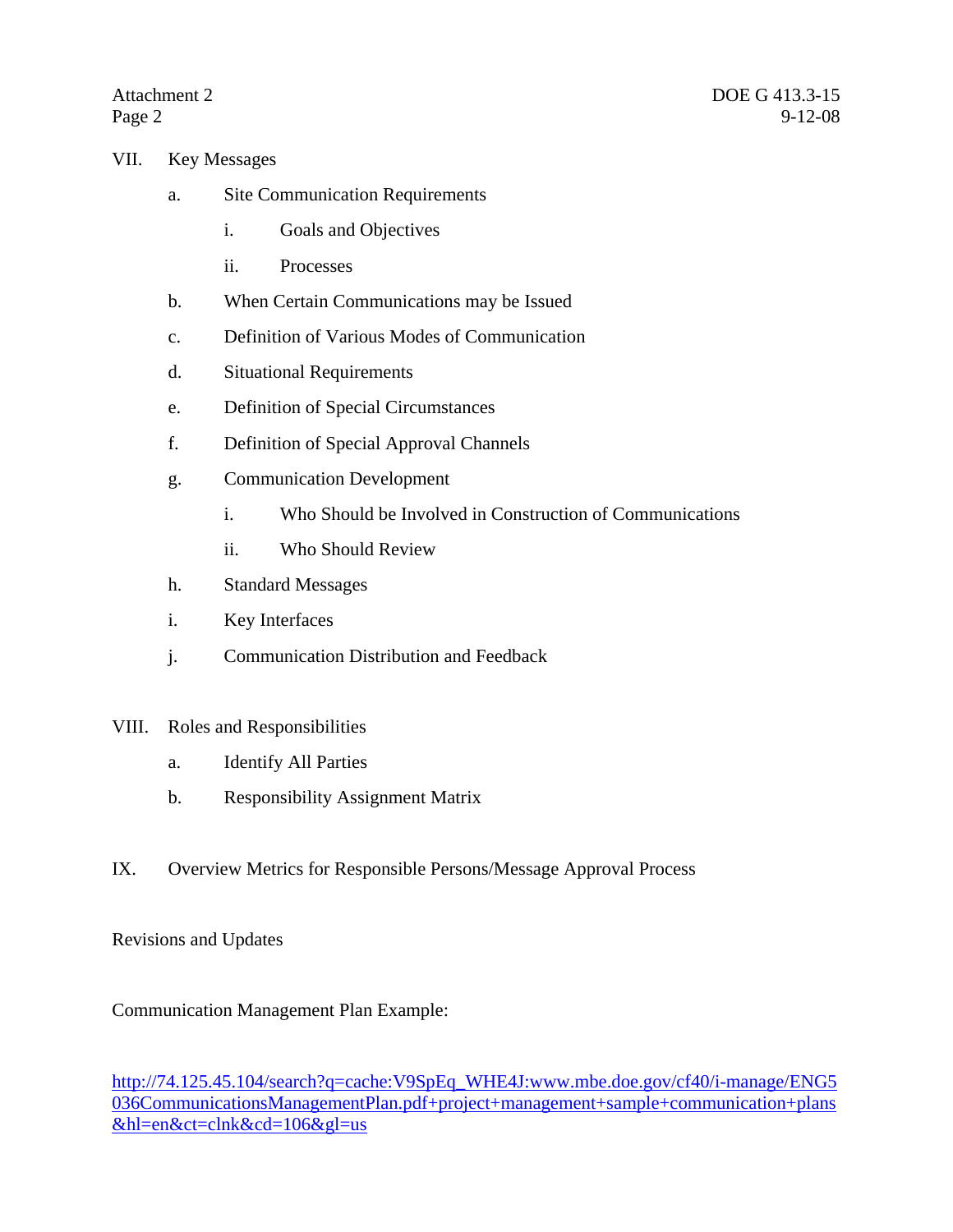#### **REFERENCES**

#### **General Program and Project Management References:**

- DOE O 413.3A, *Program and Project Management for the Acquisition of Capital Assets*, dated 7-28-06.
- DOE O 226.1A, *Implementation of Department of Energy Oversight Policy*, dated 7-31-07.
- DOE P 226.1A, *Department of Energy Oversight Policy*, dated 5-25-07.

#### **Acquisition Strategy Reference:**

• Federal Acquisition Regulation 7.1.

#### **Alternatives and Analysis References:**

- Clemen, R. T. (1996). *Making Hard Decisions*. Boston: PWS Kent Publishing.
- Dyer, J. S. and Lorber, H. W. (1982). *The Multi-Attribute Evaluation of Program-Planning Contractors*. OMEGA, 6, 673-678.
- Holloway, C. A. (1979). Decision *Making Under Uncertainty: Models and Choices* Englewood Cliffs, N. J.: Prentice-Hall.
- Keeney, R. L. and von Winterfeldt, D. (1991). *Eliciting Probabilities from Experts in Complex Technical Problems. Institute of Electrical and Electronics Engineers Transactions on Engineering Management,* 38, 191-201.
- McNamee, P. and Celona, J. (1990). *Decision Analysis with Supertree*. 2nd edition. San Francisco: Scientific Press.
- Raiffa, H. (1968). *Decision Analysis*. Reading, MA: Addison Wesley.

#### **Configuration Management References:**

- 10 Code of Federal Regulations Part 830, Nuclear Safety Management.
- American National Standards Institute/ Electronic Industry Alliance-649, National Consensus Standard for Configuration Management.
- DOE G 420.1-1, *Nonreactor Nuclear Safety Design Criteria and Explosives Safety Criteria Guide for use with DOE O 420.1, Facility Safety*, dated 3-28-00.
- DOE O 420.1B, *Facility Safety*, dated 12-22-05.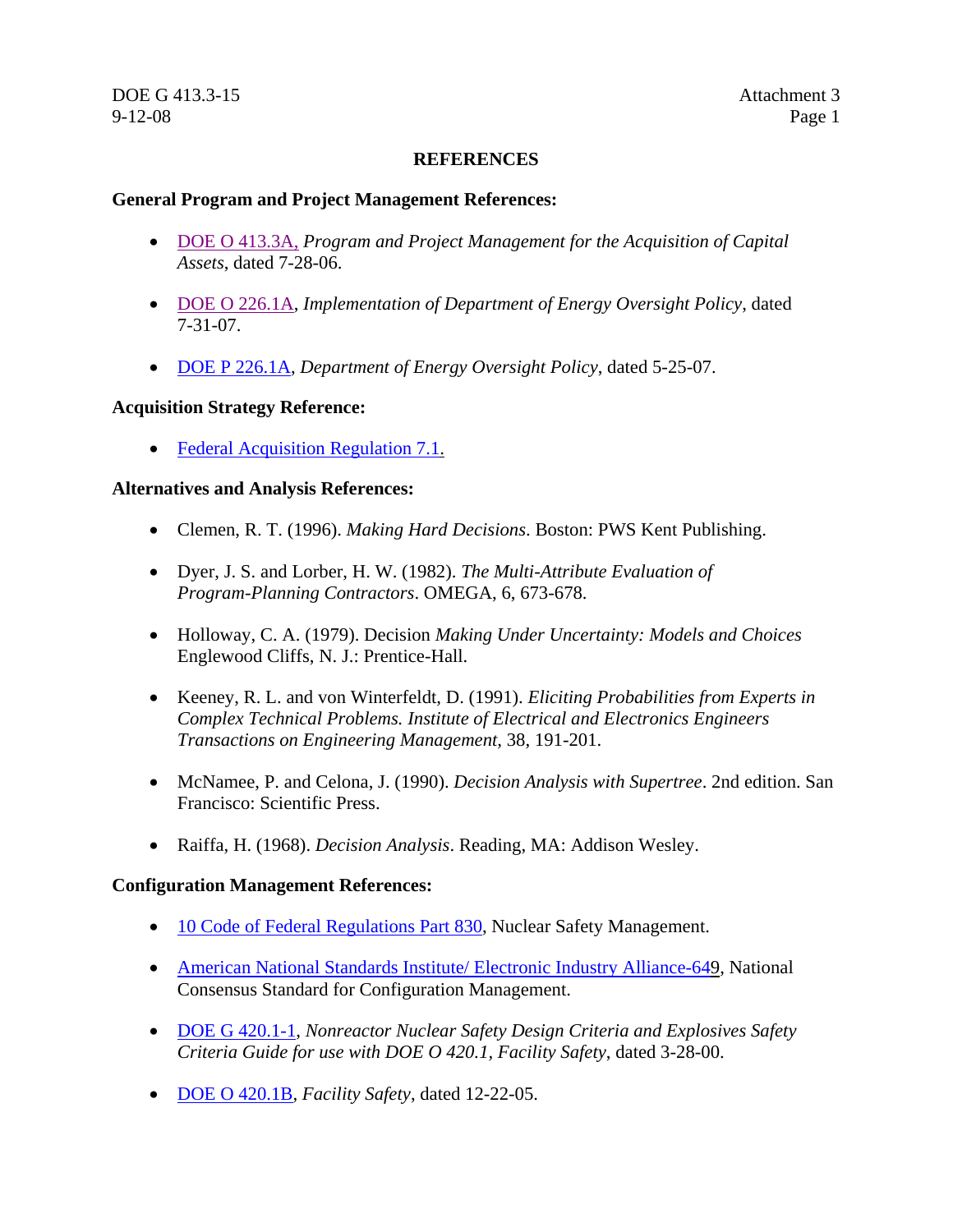- DOE O 433.1A, *Maintenance Management Program for DOE Nuclear Facilities*, dated 2-13-07.
- DOE, Project Management Practices, Configuration and Change Management, Rev E, June 2003.
- DOE-STD-1073-2003, *Configuration Management.*
- Process safety management provisions of Title 29 Code of Federal Regulations (CFR) 1910.119.
- Project Management Institute Configuration Management Resources.
- DOE O 5480.30, *Nuclear Reactor Safety Design Criteria*, dated 1-19-93.

#### **Earned Value Management System References:**

- American National Standards Institute/Electronic Industry Alliance-748-1998, *Earned Value Management Systems*.
- DOE G 413.3-10, *Earned Value Management System (EVMS)*, dated 5-6-08.

#### **Environmental Management References:**

- DOE O 450.1A, *Environmental Protection Program*, dated 6-4-08.
- DOE O 451.1B Chg 1, *National Environmental Policy Act Compliance Program*, dated 9-28-01.

#### **External Independent Reviews and Independent Project Review References:**

- Office of Engineering and Construction Website; http://www.management.energy.gov/project\_management.htm
- Independent Project Reviews, For Construction Projects and Related Programs, Conduct of Independent Project Reviews, No. NA54-IPR-01, Rev. 0 in draft).
- NA-54 intranet web site on project reviews, Technical Independent Project Reviews training module.
- National Nuclear Security Administration Policy Letter: Business Operating Policy 50.003, June 6, 2007.

#### **Industrial Safety and Occupational Health References:**

• DOE Office of Health, Safety and Security http://hss.energy.gov/.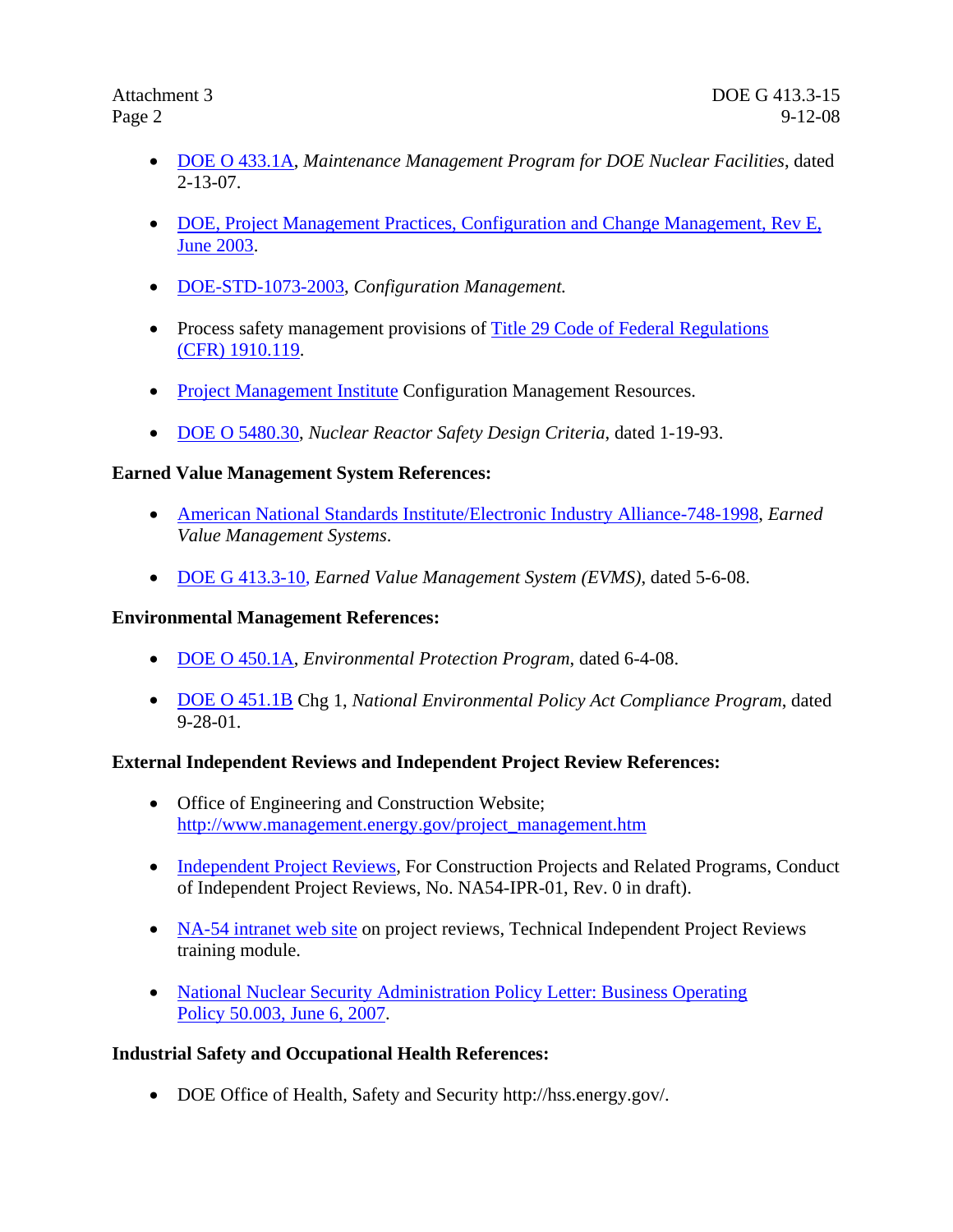- Occupational Safety and Health Administration compliance–40 CFR 1910.120 and www.osha.gov.
- 10 Code of Federal Regulations Part 851, Worker Safety and Health Program.

#### **Integrated Safety Management References:**

- DOE-STD 1189, Integration of Safety into the Design Process.
- DOE P 450.4, *Safety Management System Policy*, dated 10-15-96, which establishes the basis for ISMS.
- DOE O 450.1, *Environmental Protection Program*, dated 1-15-03.
- DOE M 450.4-1, *Integrated Safety Management Manual*, dated 11-1-06.
- Integrated Safety Management Systems (ISMS) Verification Team Leader's Handbook, online at: http://www.hss.energy.gov/nuclearsafety/techstds/standard/hdbk3027/hdbk302799.pdf.
- NNSA Best Practices and Guidance Document for Effective Incorporation of ISM and QA at the Activity Level. http://www.hss.energy.gov/HealthSafety/ism/NNSA-WorkPlanning.pdf
- DOE O 414.1C, *Quality Assurance*, dated 6-17-05.
- 10 CFR Part 830, Subpart A.
- DOE O 226.1A, *Implementation of Department of Energy Oversight Policy*, dated 7-31-07.

#### **Life Cycle Asset Management References:**

- Life Cycle Asset Management, Good Practice Guide-FM-001, Project Management Overview, March 1996.
- Life Cycle Asset Management, Good Practice Guide-FM-005, Test and Evaluation, March 1996.

#### **Management Reporting References:**

- Office of Management and Budget Circular A-11 Part 3, Planning Budgeting and Acquisition of Capital Assets. Including Exhibit 300.
- DOE O 361.1B, *Acquisition Career Management Program*, dated 1-24-08.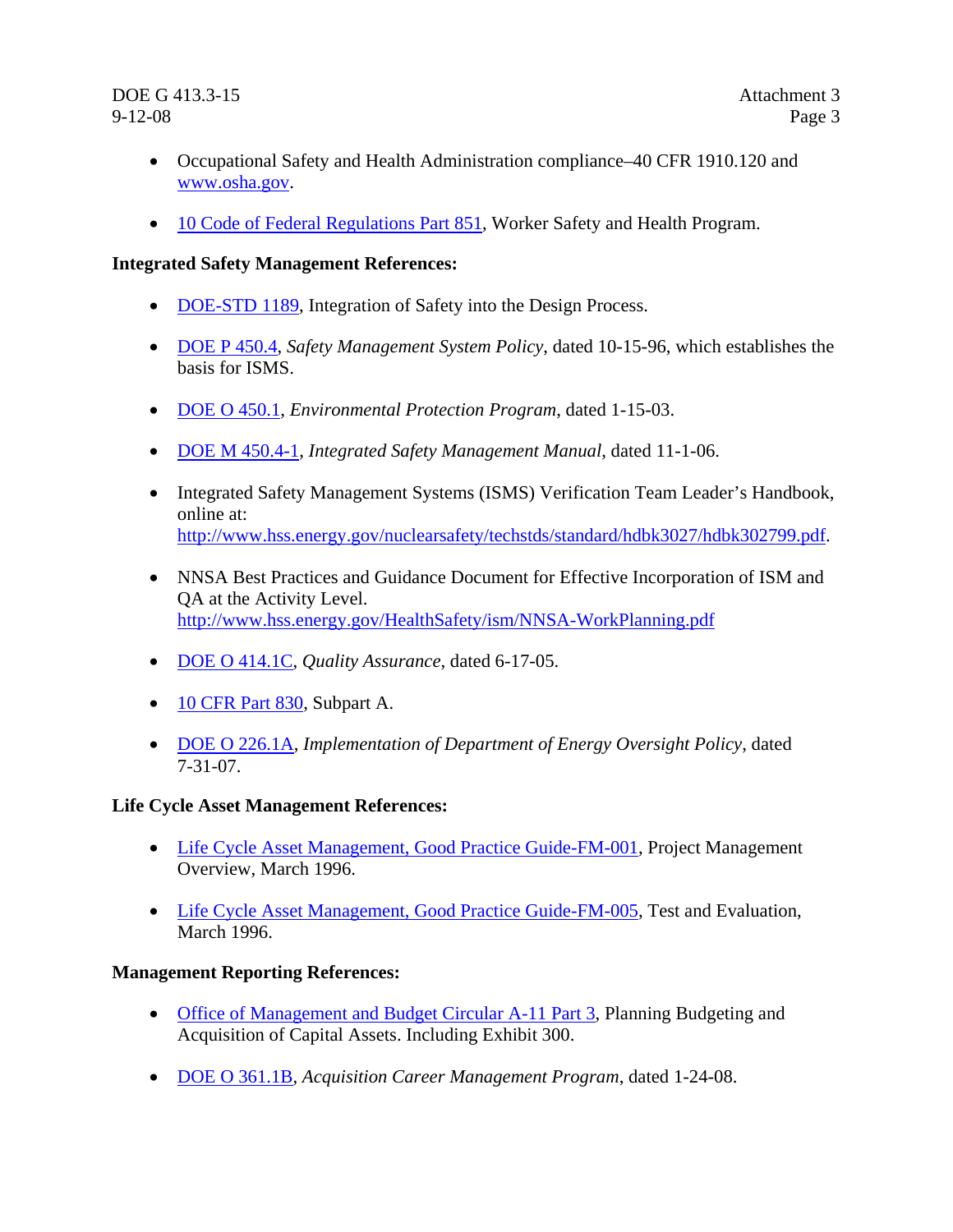- DOE O 361.1B, *Acquisition Career Management Program*, Chapter IV, "Project Management Career Development Program Module."
- American National Standards Institute/ Electronic Industry Alliance-748-1998, Earned Value Management Systems.
- Department of Energy Project Assessment and Reporting System (online at http://pars.energy.gov.

#### **Non-Nuclear Security References:**

- DOE O 470. 4A, *Safeguards and Security Program*, dated 5-25-07.
- DOE G 413.3-3, *Safeguards and Security for Program and Project Management*, dated 11-15-07.
- DOE O 551.1C, *Official Foreign Travel*, dated 6-24-08.
- DOE M 471.1-1 Chg 1, *Identification and Protection of Unclassified Controlled Nuclear Information Manual*, dated 10-23-01.
- DOE M 475.1-1B, *Manual for Identifying Classified Information*, dated 8-28-07.
- DOE O 471.1A, *Identification and Protection of Unclassified Controlled Nuclear Information*, dated 6-30-00.
- DOE P 205.1, *Departmental Cyber Security Management Policy*, dated 5-8-01.

#### **Nuclear Safety and Design References:**

- Title 10 Code of Federal Regulations 830.
- DOE-STD 1189, Integration of Safety into the Design Process.
- DOE O 420.1B, *Facility Safety*, dated 12-22-05.

#### **Quality Assurance References:**

- Title 10 Code of Federal Regulations 830 Subpart A, Quality Assurance Requirements
- DOE O 414.1C, *Quality Assurance*, dated 6-17-05.
- ASME NQA-1-2000, Quality Assurance Requirements for Nuclear Facility Applications or later editions.
- ANSI/ASQ Q 9001-2000, Quality Management System Requirements (for non-nuclear activities).